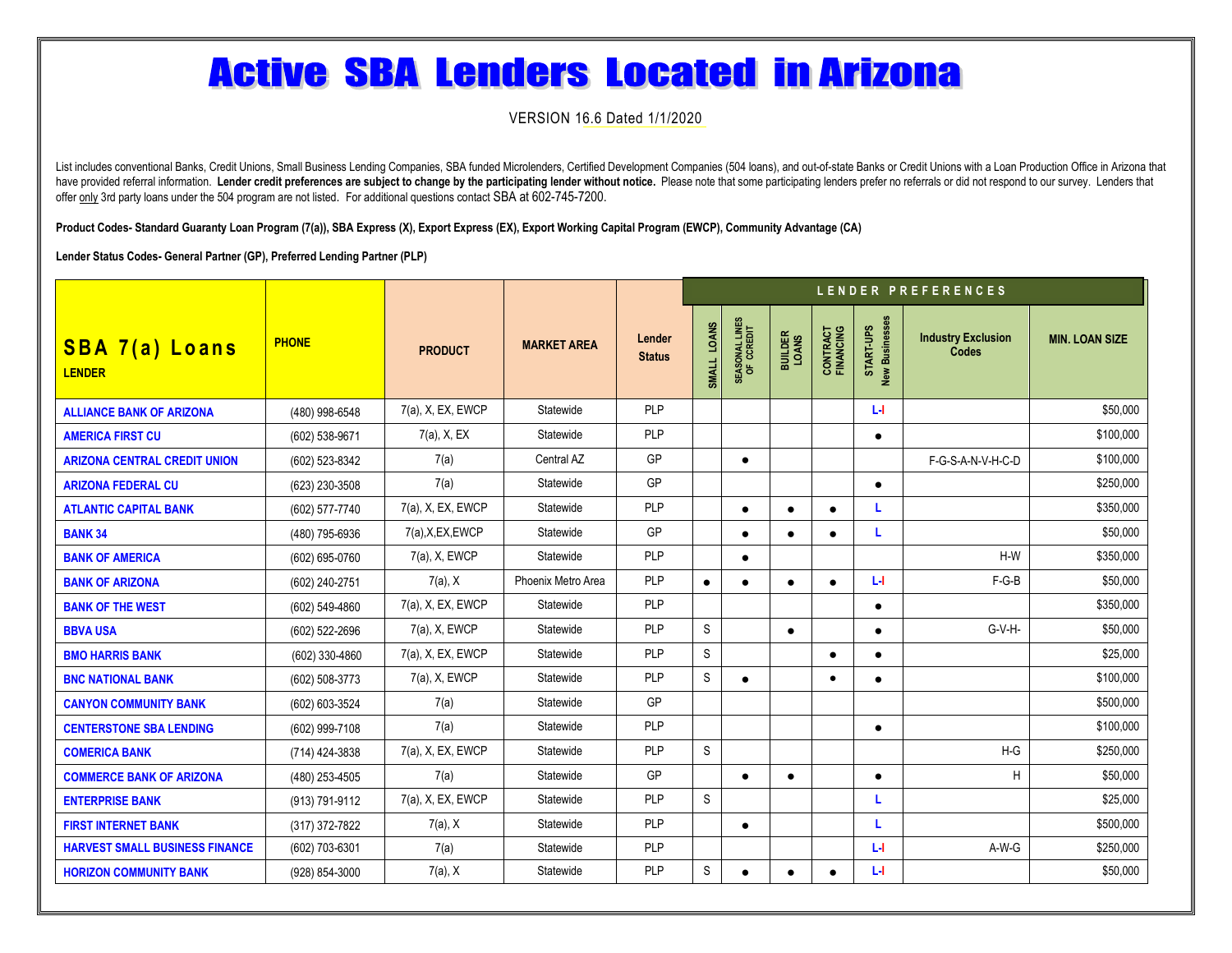|                                        |                         |                   |                       |                         | LENDER PREFERENCES |                                          |            |                            |                          |                                           |                       |
|----------------------------------------|-------------------------|-------------------|-----------------------|-------------------------|--------------------|------------------------------------------|------------|----------------------------|--------------------------|-------------------------------------------|-----------------------|
| <b>SBA 7(a) Loans</b><br><b>LENDER</b> | <b>PHONE</b>            | <b>PRODUCT</b>    | <b>MARKET AREA</b>    | Lender<br><b>Status</b> | SMALL LOAN         | SEASONAL LINE<br>CREDI<br>$\overline{5}$ | BUILDER LO | CONTRAC<br><b>FINANCIN</b> | START-UPS<br>New Busines | <b>Industry Exclusion</b><br><b>Codes</b> | <b>MIN. LOAN SIZE</b> |
| <b>IOWA STATE BANK</b>                 | (520) 314-2597          | 7(a)              | Statewide             | <b>GP</b>               |                    | $\bullet$                                | $\bullet$  | $\bullet$                  | $\bullet$                |                                           | \$100,000             |
| <b>JOHNSON BANK</b>                    | (602) 381-2100          | $7(a)$ , X,       | Maricopa Co.          | <b>PLP</b>              |                    | $\bullet$                                | $\bullet$  | $\bullet$                  | $\bullet$                |                                           | \$200,000             |
| <b>JPMORGAN CHASE BANK</b>             | (623) 337-9969          | $7(a)$ , X,       | Statewide             | <b>PLP</b>              | S                  | $\bullet$                                |            |                            | ы                        |                                           | \$10,000              |
| <b>MEADOWS BANK</b>                    | (623) 328-9770          | $7(a)$ , X,       | Statewide             | <b>PLP</b>              |                    |                                          |            |                            | $\bullet$                |                                           | \$150,000             |
| <b>METRO PHOENIX BANK</b>              | (602) 346-1803          | $7(a)$ , X,       | Statewide             | <b>PLP</b>              |                    | $\bullet$                                | $\bullet$  |                            | ы                        |                                           | \$200,000             |
| <b>MIDFIRST</b>                        | (602) 801-5713          | $7(a)$ , X,       | Statewide             | <b>PLP</b>              | S                  |                                          |            |                            |                          |                                           | \$50,000              |
| <b>MIDWEST REGIONAL SBL</b>            | (480)-468-5180          | 7(a), EWCP        | Statewide             | <b>GP</b>               |                    |                                          |            |                            | $\bullet$                |                                           | \$150,000             |
| <b>MOUNTAIN AMERICA CU</b>             | (480) 487-5577          | 7(a), X, EX       | Statewide             | <b>PLP</b>              |                    |                                          | $\bullet$  |                            | ы                        | $H-W$                                     | \$50,000              |
| <b>NATIONAL BANK OF ARIZONA</b>        | (602) 212-5545          | $7(a)$ , X,       | Statewide             | PLP                     |                    | $\bullet$                                |            |                            | $\bullet$                | F-A-V-G-H                                 | \$10,001              |
| <b>ONEAZ CU</b>                        | (602) 467-4262          | 7(a)              | Statewide             | <b>GP</b>               |                    |                                          |            |                            |                          | F-G-W-V-H                                 | \$10,000              |
| <b>POPPY BANK</b>                      | (480) 346-1218          | 7(a)              | Statewide             | PLP                     |                    |                                          |            |                            |                          |                                           | \$350,000             |
| <b>REPUBLIC BANKAZ</b>                 | (602) 280-9402          | 7(a)              | Statewide             | GP                      |                    |                                          | $\bullet$  |                            |                          |                                           | \$500,000             |
| <b>RADIUS BANK</b>                     | (602) 635-6999          | 7(a), X, EX       | Statewide             | PLP                     |                    |                                          |            |                            | ĿГ                       |                                           | \$250,000             |
| <b>READYCAP LENDING</b>                | (602) 538-9671          | 7(a), X           | Statewide             | <b>PLP</b>              |                    |                                          |            |                            |                          |                                           | \$200,000             |
| <b>STATE BANK OF ARIZONA</b>           | (928) 855-4050 ext.5201 | 7(a)              | Statewide             | GP                      | $\bullet$          |                                          |            |                            | $\bullet$                |                                           | \$50,000              |
| <b>STEARNS BANK</b>                    | (480) 391-5908          | 7(a), X, EWCP     | Statewide             | <b>PLP</b>              | $\bullet$          | $\bullet$                                | $\bullet$  | $\bullet$                  | $\bullet$                |                                           | \$50,000              |
| <b>SUNFLOWER BANK</b>                  | (602) 292-5886          | 7(a), X, EX, EWCP | Statewide             | PLP                     |                    |                                          |            |                            | $\bullet$                | Н                                         | \$150,000             |
| <b>T BANK</b>                          | (602) 206-1417          | 7(a), X, EX       | Statewide             | <b>PLP</b>              |                    | $\bullet$                                |            | $\bullet$                  | $\bullet$                |                                           | \$150,000             |
| <b>TEXAS CAPITAL</b>                   | (602) 228-6647          | 7(a), X, EX, EWCP | Statewide             | <b>PLP</b>              |                    |                                          |            |                            | $\bullet$                |                                           | \$350,000             |
| <b>UMB BANK</b>                        | (816) 860-5058          | 7(a), X, EX       | Maricopa Co.          | PLP                     | $\mathbb S$        |                                          |            |                            | ы                        |                                           | \$25,000              |
| <b>U.S. BANK</b>                       | (602) 222-4576          | 7(a), X, EX, EWCP | Statewide             | <b>PLP</b>              | S                  |                                          |            |                            | L                        |                                           | \$100,000             |
| <b>VANTAGE WEST CREDIT UNION</b>       | (520) 617-4062          | $7(a)$ , X        | <b>Major Counties</b> | <b>GP</b>               | $\mathbb S$        | $\bullet$                                |            |                            |                          | $F-V-G$                                   | \$100,000             |
| <b>WELLS FARGO BANK ARIZONA</b>        | (602) 378-5221          | $7(a)$ , X        | Statewide             | <b>PLP</b>              | S                  |                                          |            |                            | $\bullet$                |                                           | \$25,000              |
| <b>WESTERN BANK</b>                    | (575) 388-3521          | 7(a)              | Cochise Co.           | GP                      | S                  | $\bullet$                                | $\bullet$  | $\bullet$                  | $\bullet$                | Η                                         | \$25,000              |
| <b>WEST VALLEY NATIONAL BANK</b>       | (714) 862-7085          | 7(a)              | Statewide             | GP                      |                    | $\bullet$                                | $\bullet$  | $\bullet$                  |                          | F-V-H                                     | \$50,000              |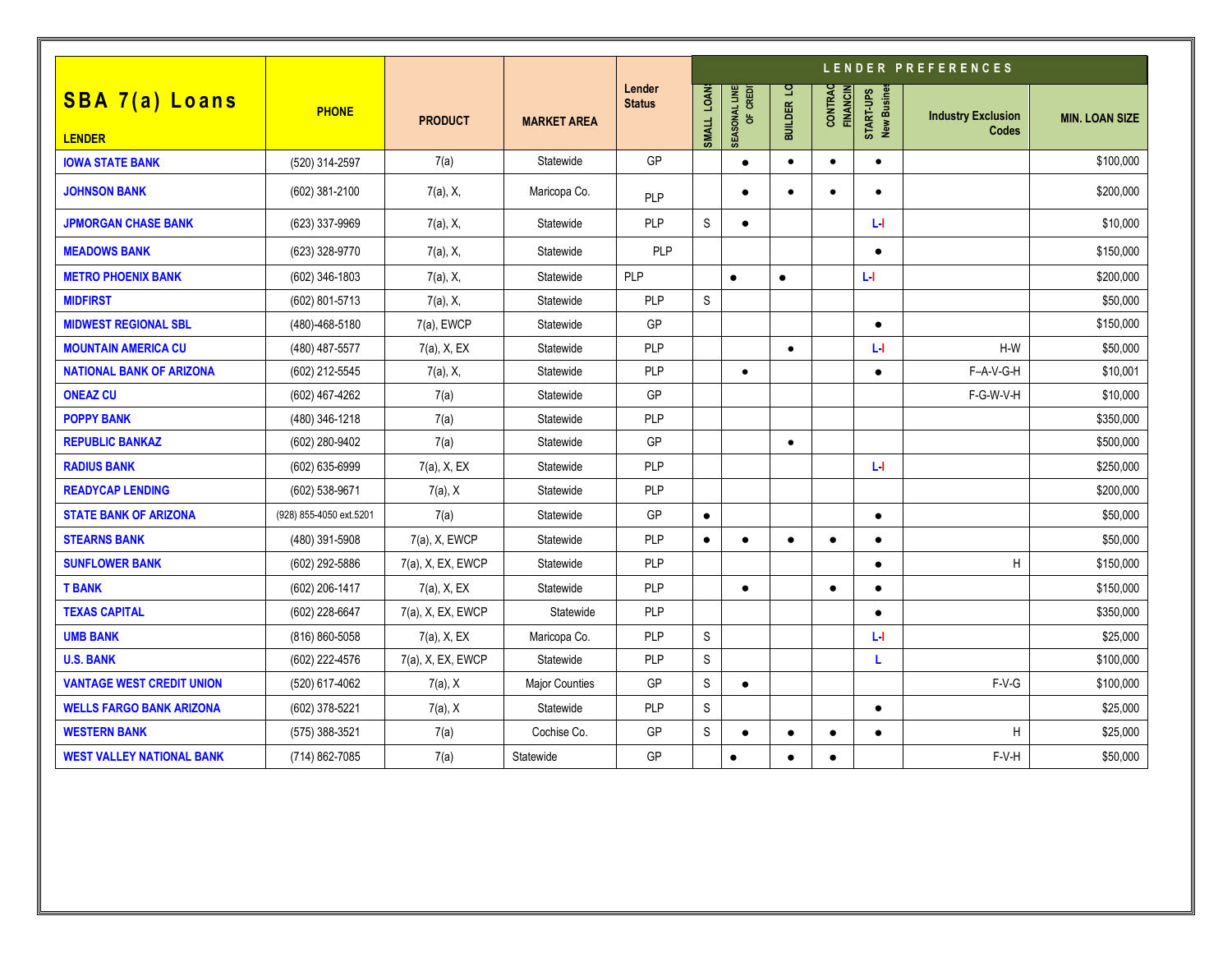# **SPECIALTY LENDERS, MICROLENDERS, 504 LENDERS AND CERTIFIED DEVELOPMENT COMPANIES BUSINESS DEV FIN CORP | (602) 381-6292 | 504 Loans, 7a/CA | Statewide – CDC | PCLP | ● | | ● | \$35,000 CDC SB FINANCE CORP | (602)** 317-1192 | 504 Loans, 7a/CA | Statewide – CDC | PCLP | ● | | ● | \$20,000 **MT. WEST SB FINANCE | (8**01) 474-3232 | 504 Loans | Northern AZ - CDC | PCLP | | ● | \$150,000 **SOUTHWESTERN BUSINESS FIN**  $(602)$  358-2075 504 Loans Statewide – CDC PCLP PCLP **PCLP PCLP BUSINESS FIN** \$50,000 **PRESTAMOS SB LENDING BLENDING CO2) 258-9911 Microloans, 7a/CA** Statewide – Microlender Non-Profit │ ● | | | ● | ● | ● | \$250K Max **DREAMSPRING** (720) 357-5372 7a/CA Statewide Non-Profit ● ● ● \$250K Max **PPEP** (520) 806-4646 Microloans, 7a/CA So. Counties – Microlender Non-Profit ● ● \$250K Max LI**SC |** (602) 252-6316 **| 7a/CA | Maricopa Co. | Non-Profit | ● | | ● | \$250K мax**

SBA LOAN TYPES & TERMS: The SBA has many different types of loan programs. The flagship loan product is called the "7(a) Loan" and comes in many different formats and variations. You can borrow up to \$5 million (504 projects can go higher) with terms based on your ability to repay and the use of loan proceeds but cannot exceed 25 years. All SBA loans are fully amortized and do not include any balloon notes, points, or other typical commercial loan fees. Interest rates are capped by law. Loan approval is subject to SBA eligibility requirements and lender credit standards at time of application. Some loan restrictions apply such as business type – inquire with local SBA lender of choice.

## **LENDING CODES:**

### $\bullet$  = Indicates YES

**START-UPS:** L – YES but with specific credit or industry limitations that vary from lender to lender and can include restrictions based on specific high-risk industries, product type, loan size, or specific credit factors such as additional collateral, equity investment, or management experience for high risk loans. Contact each specific lender for more or specific information to see if you qualify. These limitations can be changed by the lender without notice. Note that **( I )** in red means the lender requires or prefers the borrower to have outside income to repay the loan in addition to start-up income. **F** – Yes, but SBA approved Franchises Only.

**Small Loan Codes** (Loans under \$50,000): ● = Indicates Lender will do small loans using basic 7(a) or PLP, if approved **S** = SBAExpress loans only

#### **Industry Exclusion Codes** (Not Accepting Applications for the following industries):

**F** = Restaurants/Food Related **V** = Convenience Stores **G** = Gas Stations **N** = Construction **RE** = Prefers commercial real estate loans ONLY **T** = Retail businesses **H** = Hotels or Motels **C** = Health Clubs **D** = Automotive Dealerships **S** = Amusement parks, golf courses **B** = Bars **W** = Car Washes **A** = Assisted Living **L** = Salons **M** = Manufacturing

**(SBLC)** = Small Business Lending Company

**(CDC)** = Certified Development Company; non-profit community organization offering SBA 504 loans

(**Status**) **GP** = GP 7(a) Lender **CLP** = Certified Lender **PLP** = Preferred Lender **PCLP** = Preferred CDC **CA**=Community Advantage Lender

(**STATEWIDE**) = Lender has local presence in state and can establish a lending or banking relationship

(**SEASON LINES OF CREDIT**) = Lender offers seasonal lines of credit.

(**MIN. LOAN AMOUNT**) = Minimum amount a lender will generally lend under SBA's programs.

(**CONTRACT FINANCING**) = Lender offers SBA 7(a) Contract Lines of Credit to finance procurement or construction assignable contracts.

(**BUILDER LOANS**) = Lender offers pre-sold builder Lines of Credit for builders to finance construction material and labor costs.